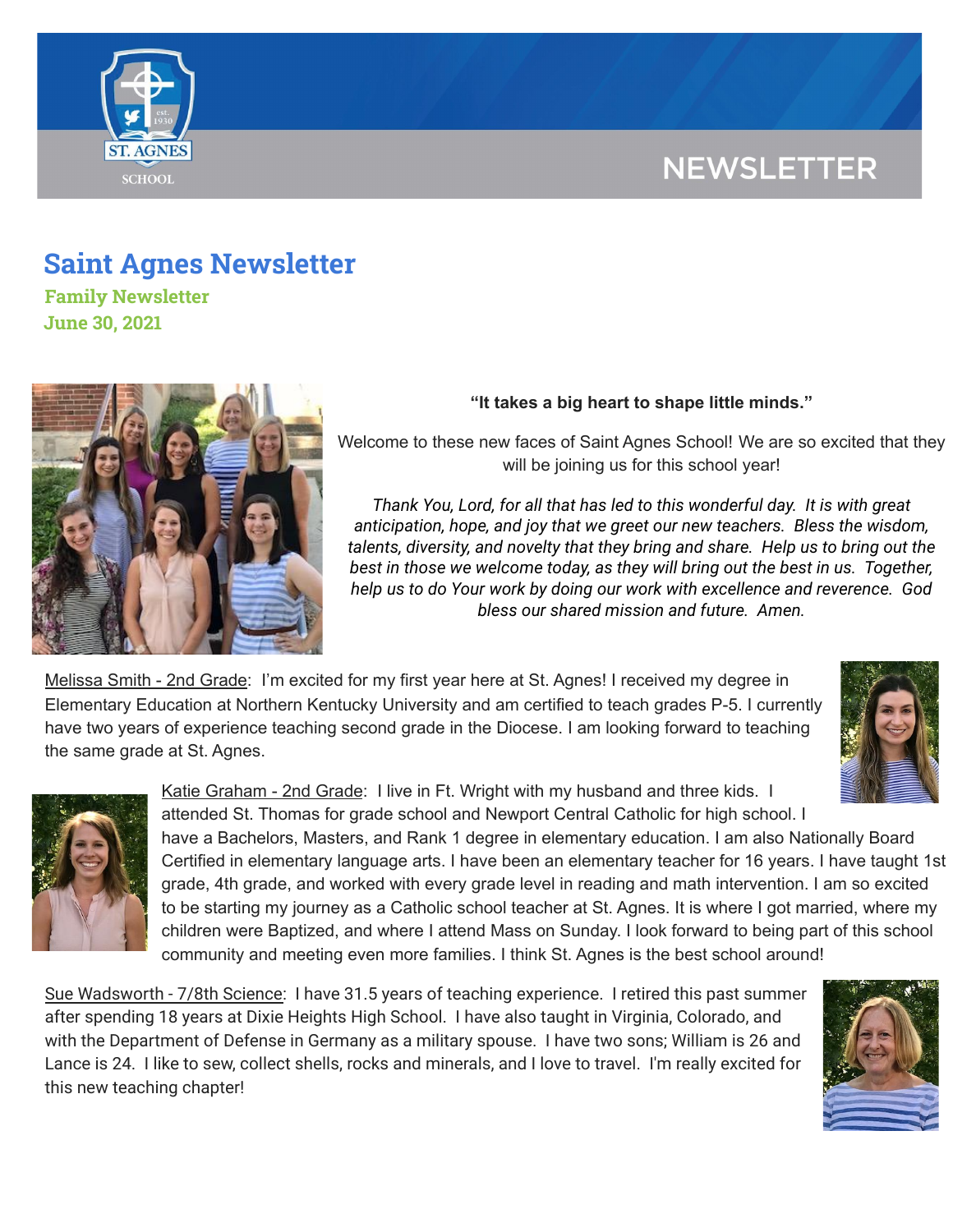

Lisa O'Connor - 3rd Grade: I feel blessed to be joining the Saint Agnes community. I am married and have three children who all attend the University of Cincinnati. I live in Villa Hills and have been teaching elementary grades 3-5 for ten years. I began my teaching career at River Ridge Elementary and most recently taught at Grandview Elementary in Bellevue. My hobbies include working out, reading, gardening, and listening to live music. I am thrilled to be teaching third grade this year, and I promise to be fully committed to the call to inspire and empower our students to live the gospel message of Jesus Christ!

Jenny Steffen - Academic Support: I am thrilled to be a new member of the St. Agnes community! I recently finished my 11th year of teaching at a Catholic school in Cincinnati, Ohio. I received my undergraduate degree in Early Childhood Education with a focus in Elementary Special Education from the University of Dayton. I grew up in Cincinnati, Ohio, but recently moved to Northern Kentucky with my husband, our dog Rosie and our new baby, John. I am beyond excited to get to know the staff, students and families, while dedicating myself to St. Agnes in the role of academic support! I am looking forward to a great year!



Katie Schweitzer - 6th Science/Social Studies: I went to St. Anthony for K-8th grade then continued my Catholic Education at Holy Cross High School. I graduated from Northern Kentucky University after completing my student teaching abroad in South Africa. I taught 6th grade Mathematics in Kenton County School District for 2 years after graduating from NKU. In my free time, I enjoy being active by running or partaking in Yoga and Pilates! Also, I love anything Disney related, am a HUGE Kenny Chesney fan, and coffee is my biggest weakness. I am looking forward to a great school year and feel so blessed to be a part of the St. Agnes Family!

Sara Auciello - 6/7th Religion: I graduated from Northern Kentucky University in 2019, this is my first year at St Agnes, and I have a background in both education and junior high and high school Catholic youth ministry. I was born and raised on the west side of Cincinnati where I've lived all my life, and I am engaged to marry my fantastic fiance in May. On a day where I'm not teaching you could probably find me in a coffee shop curled up with a book about fairy tales, Jane Austen, or St. Mother Teresa. I am passionate about the importance of the role our youth play in the future of the Church, and I am extremely excited for an opportunity to give students the tools necessary to help them to embrace our Catholic faith and to make it their own. In the words of St John Paul II, "Life with Christ is a wonderful adventure..." and I would hate for my students to miss it!





Maggie Flanagan - 7/8th Social Studies: I have lived in Northern Kentucky my whole life, attending St. Pius X and Notre Dame Academy. I currently hold a Bachelor of Fine Arts from Morehead State University, a Bachelor of Arts in History from Northern Kentucky University, and am working on my Master's in Teaching at NKU. I have two dogs, Angus and Gidget, and in my free time I love to discover treasures while antiquing - you may see some of these treasures in my classroom! I'm very excited to be a St. Agnes Wildcat and to help my students have a safe and fun school year!

#### **Mission Statement of Saint Agnes School**

Saint Agnes School exists to provide excellence in Catholic education while inspiring and empowering our students to live the Gospel message of Jesus Christ. As compassionate and faithful Christians, we continue to pursue our spiritual journey, achieve our highest academic potential, and be stewards of the Catholic faith to others.